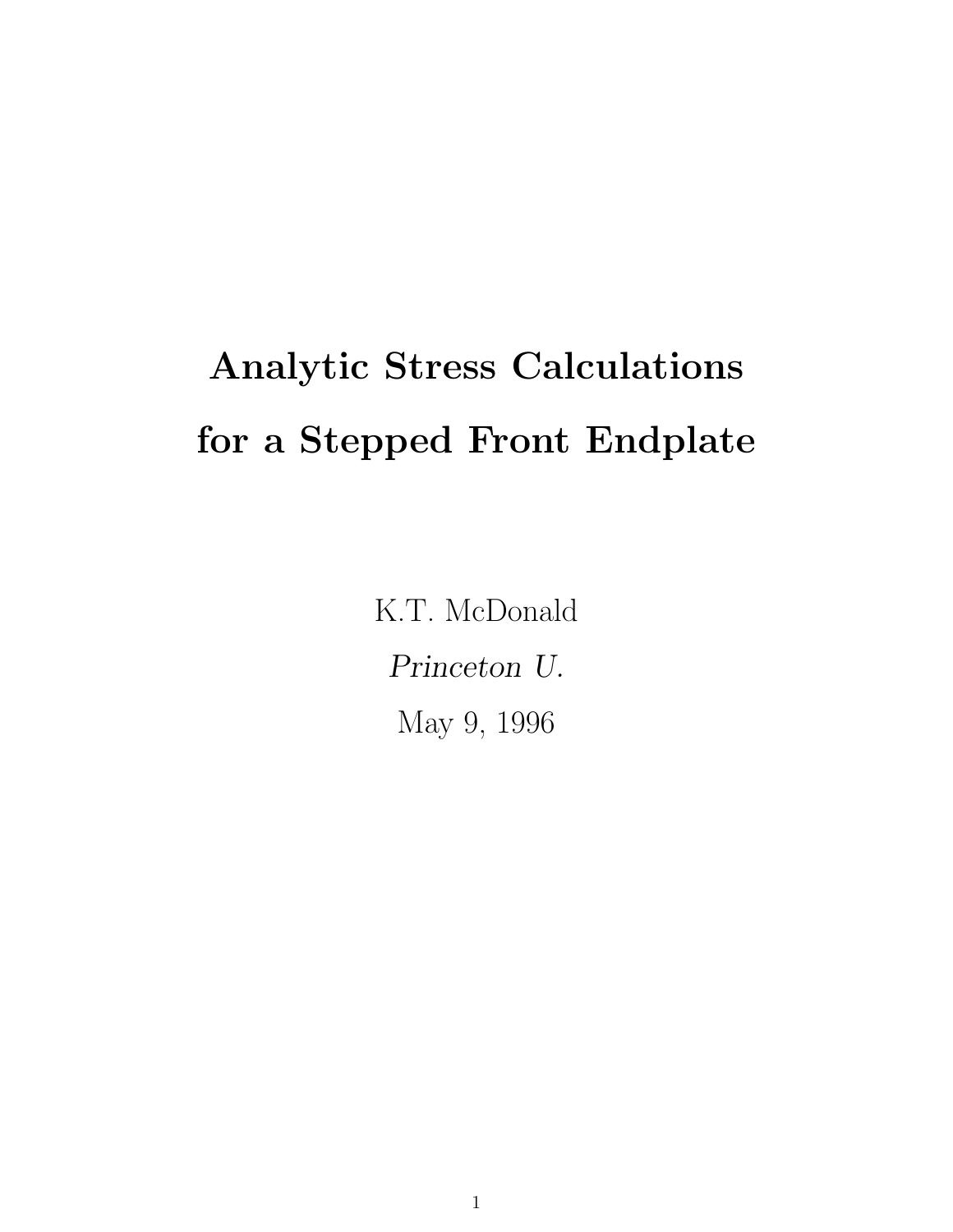## Method

Use equations from Table 24, Case 2 of Roark and Young.

Evaluate the  $F_i$  and  $G_i$  functions separately on the two different steps.

Require continuity of deflection, slope, bending moment and shear force at the step.

Enforce conditions that  $y_{\text{outer}} = y_{\text{inner}}$  and  $M_{r,\text{outer}} = 0$  for a simple support there to determine slope<sub>inner</sub>,  $M_{r,inner}$  and shear<sub>inner</sub>.

Then all values are readily determined as a function of radius.

Verify equations by using same thickness on both steps,  $\Rightarrow$  detailed agreement with Roark's examples.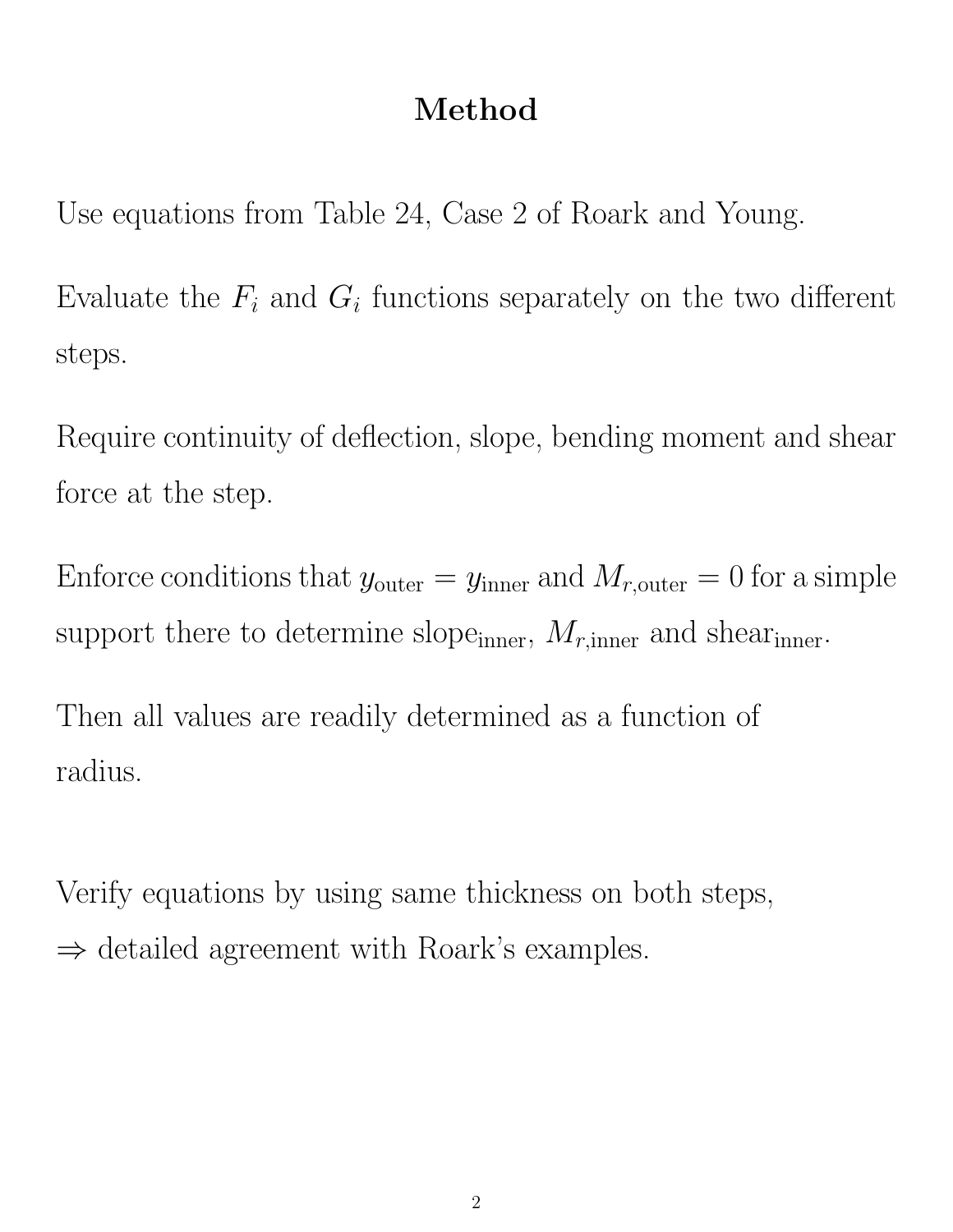### Model Assumptions

The model is of a plate with no holes.

Use modulus for Al of  $7/1.6 \times 10^{10}$  Pa, reducing by 1.6 for holes.

Multiply stresses by 2.5 to account for the stress concentration around holes (Roark, Table 37, Cases 6c & 7b).

Inner radius  $= 0.236$  m.

Outer radius  $= 0.809$  m.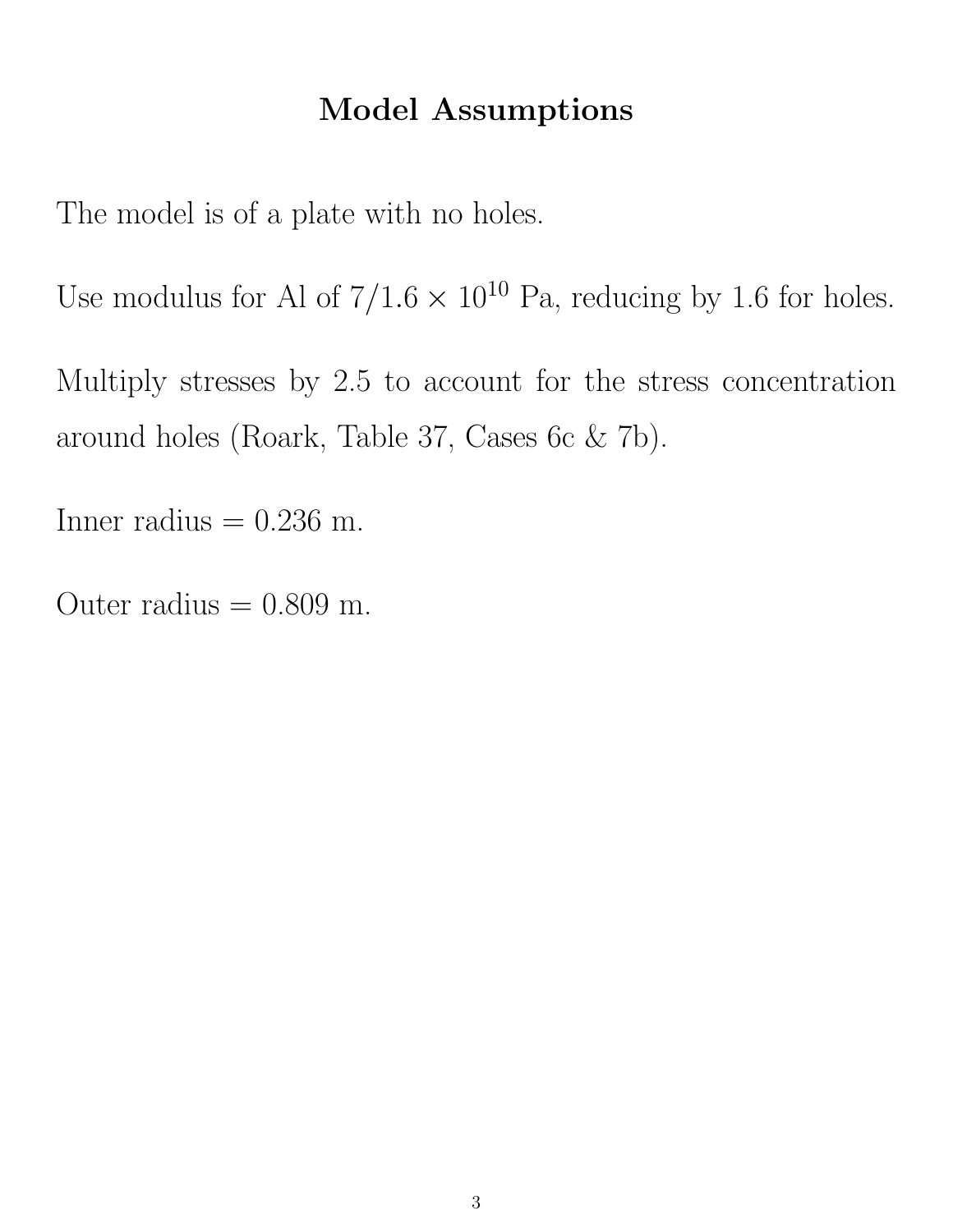# Plate Simply Supported

## at Both Inner and Outer Radii

| $r(\text{step})$ | Thick | Thin                                  | Peak | Peak          |
|------------------|-------|---------------------------------------|------|---------------|
| $\rm(cm)$        |       | Thickness Thickness Deflection Radial |      |               |
|                  | (mm)  | (mm)                                  | (mm) | <b>Stress</b> |
|                  |       |                                       |      | (MPa)         |
|                  | 12    | 12                                    | 3.52 | 71.9          |
| 47               | 24    | 12                                    | 2.04 | 53.8          |
| 47               | 24    | 11                                    | 2.44 | 59.5          |
| 47               | 24    | 10                                    | 2.94 | 65.6          |
| 63               | 24    | 13                                    | 0.77 | 47.1          |
| 63               | 24    | 12                                    | 0.87 | 54.6          |
| 63               | 24    | 11                                    | 1.04 | 63.9          |
| 63               | 24    | 10                                    | 1.29 | 75.4          |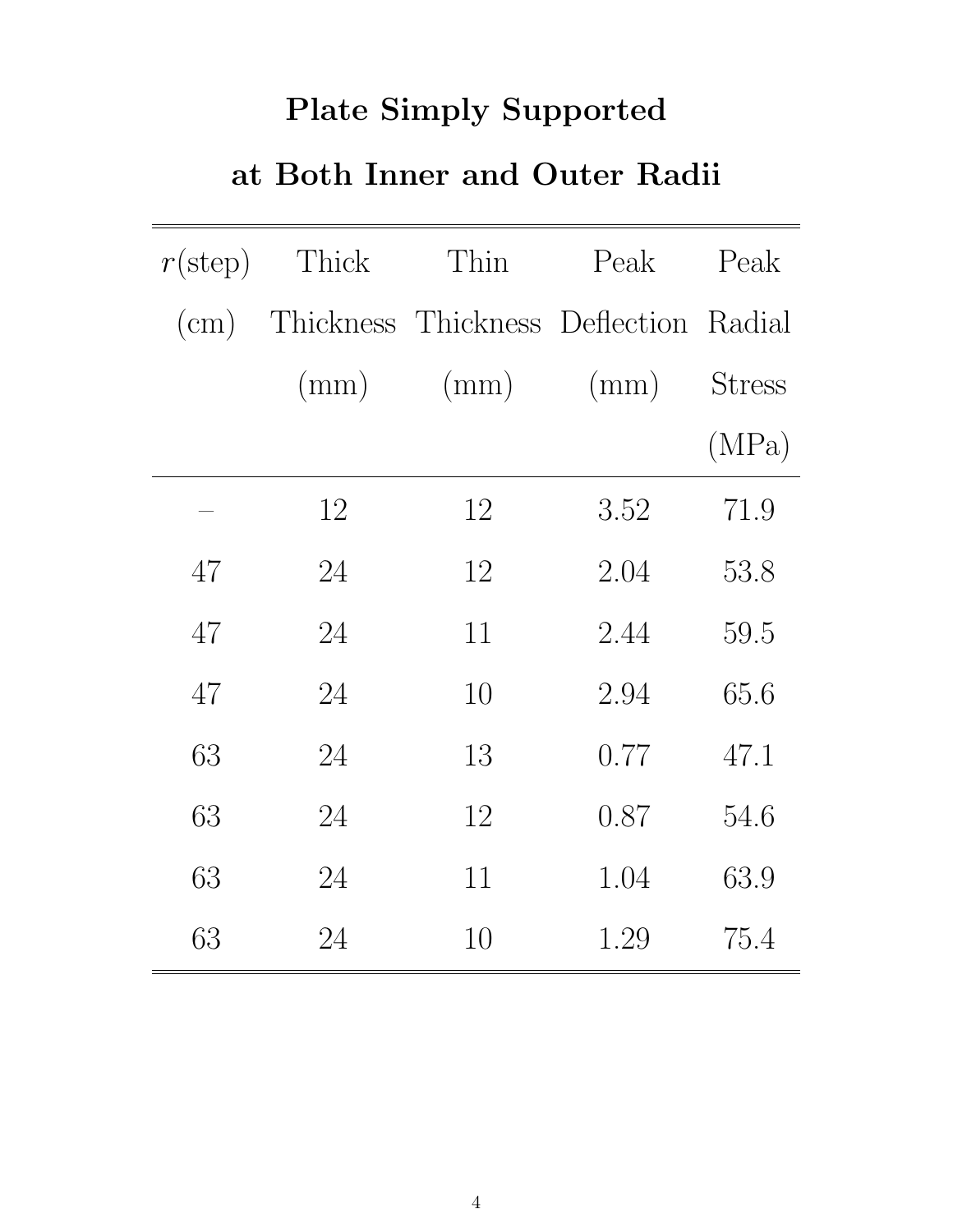# Plate Fixed at Inner Radius,

# Simply Supported at Outer Radius

|                  |       |      |                                              | Thick Thin      |               |
|------------------|-------|------|----------------------------------------------|-----------------|---------------|
| $r(\text{step})$ | Thick | Thin | Peak                                         | Peak            | Peak          |
| $\rm (cm)$       |       |      | Thickness Thickness Deflection Radial Radial |                 |               |
|                  | (mm)  |      | $(mm)$ $(mm)$                                | Stress          | <b>Stress</b> |
|                  |       |      |                                              | $(MPa)$ $(MPa)$ |               |
|                  | 12    | 12   | 1.83                                         | 122.3           | 46.5          |
| 47               | 24    | 12   | 0.80                                         | 54.8            | 27.8          |
| 47               | 24    | 11   | 0.91                                         | 58.1            | 30.6          |
| 47               | 24    | 10   | 1.03                                         | 61.4            | 34.2          |
| 63               | 24    | 12   | 0.52                                         | 41.9            | 35.6          |
| 63               | 24    | 11   | 0.62                                         | 44.3            | 40.5          |
| 63               | 24    | 10   | 0.74                                         | 47.8            | 45.4          |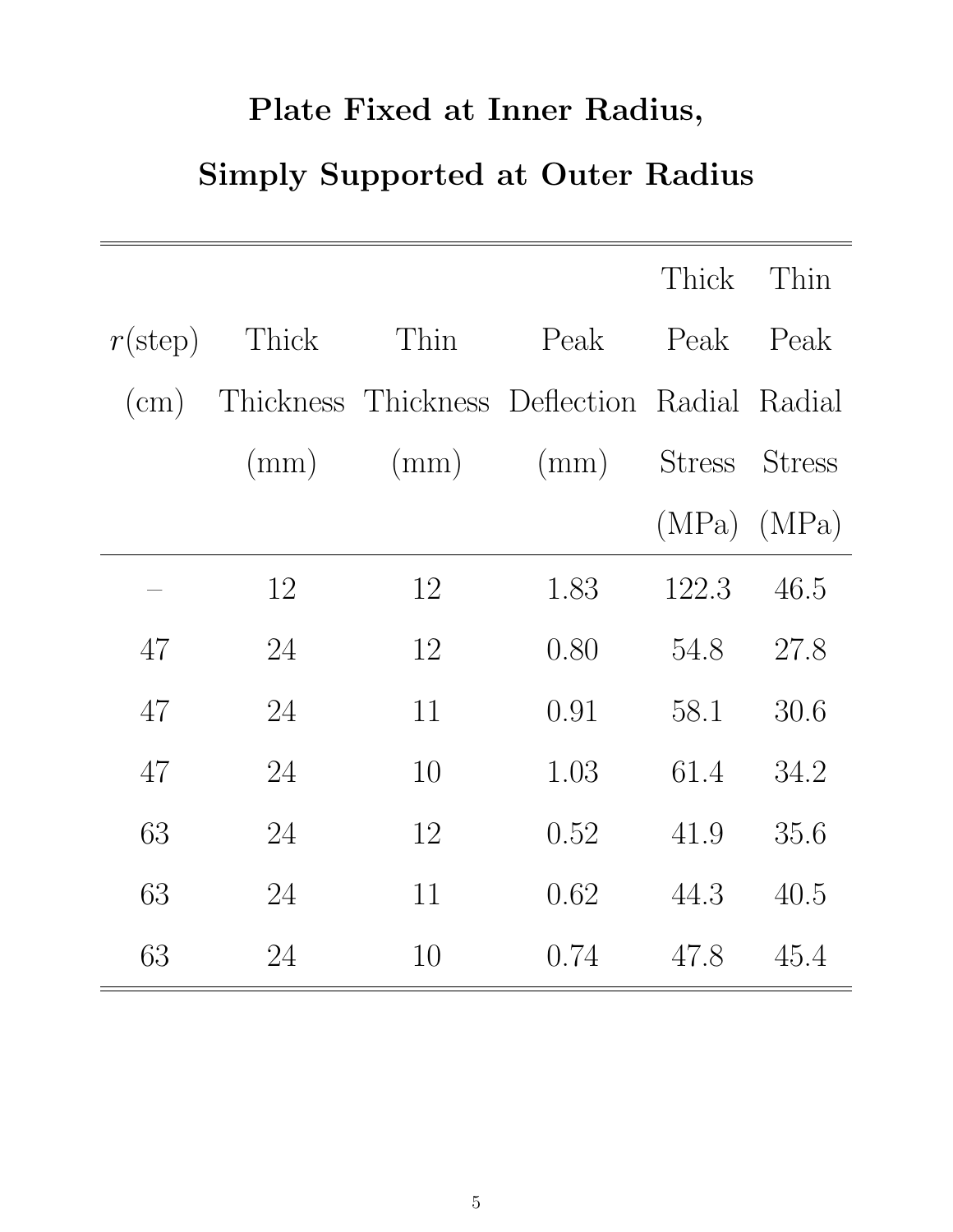#### Remarks

- 1. We could reduce the peak stress by about 25% by using a step.
- 2. There is only a slight difference in the peak stress for a step at 47 cm compared to one at 63 cm.
- 3. The peak deflection is less for a step at 63 cm than one at 46 cm. This effect is more pronounced for simple supports at both inner and outer radii.
- 4. For a step at 47 cm there is no overall stress reduction in fixing the slope at the inner radius, as compared to a simple support there.
- 5. For a step at 63 cm there is a 25% stress reduction in fixing the slope at the inner radius, as compared to a simple support there.
- 6. For a step at 63 cm down to 13 mm a simply supported plate gives very similar performance to a step down to 10 mm for a plate fixed at the inner radius.
- 7. A step at 63 cm and a fixed slope at the inner radius offers